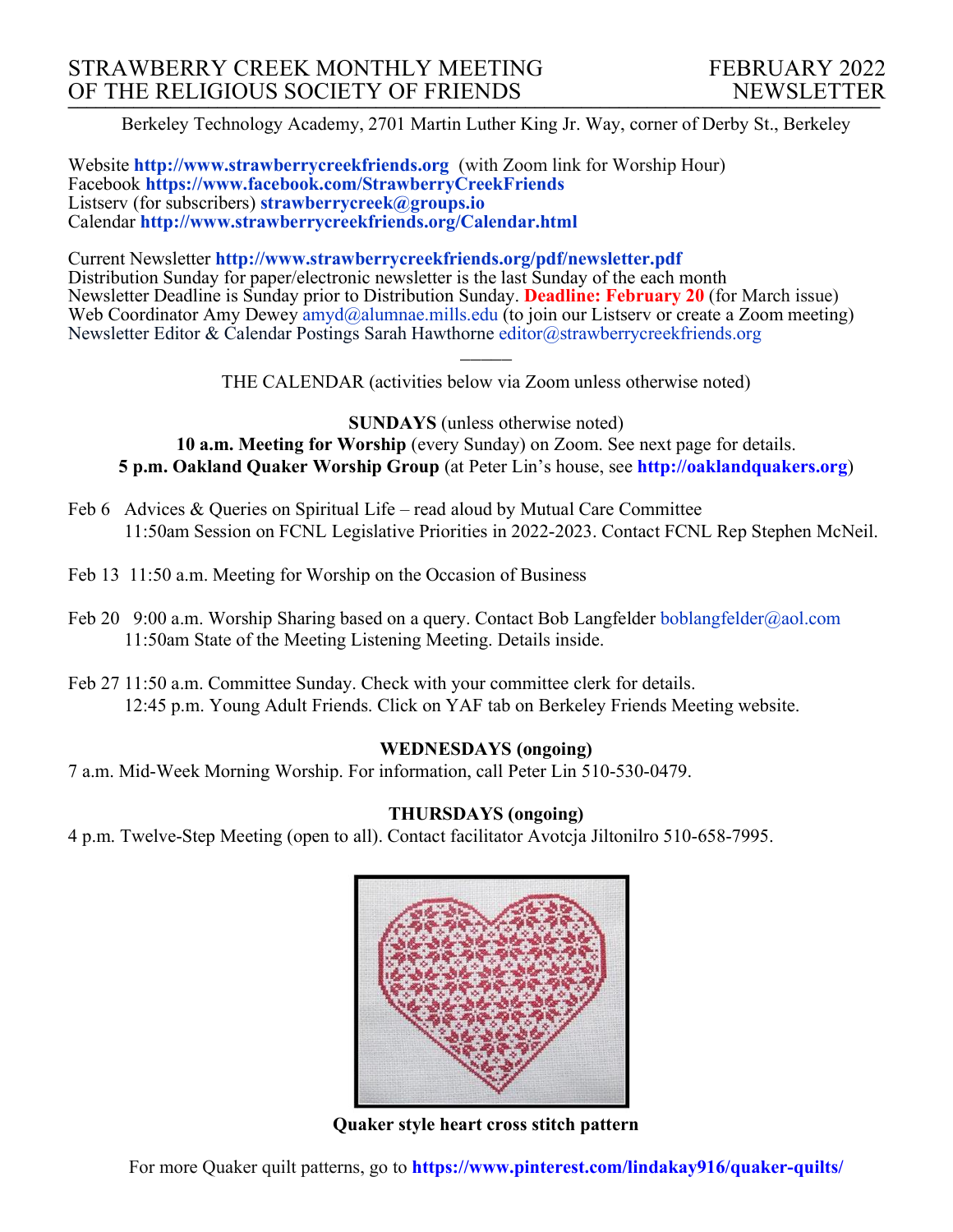## **Strawberry Creek Sunday Worship (Zoom)**

We meet for worship at 10am Sunday mornings via Zoom; link posted on SCMM home webpage **http://www.strawberrycreekfriends.org** The "Virtual Meeting Room" opens earlier at 9:30am. Our worship closes at 11am, followed by holding in the light those in need, announcements, and social time to share. Newcomers are invited to sign the Guest Book on our website homepage.

## **Oakland Quaker Worship Group - Sundays**

Sundays at 5pm the Oakland Quakers meet in person at the home of Peter Lin. Contact Peter or go to their website **http://oaklandquakers.org**

#### **Berkeley Friends Meeting (BFM)**

The Zoom link for Sunday worship may be found online. **http://www.berkeleyfriendsmeeting.org**

## **Quaker Center Morning Worship (Zoom)**

Every morning (7:30-8am) Quaker Center Ben Lomond offers worship, and once a week it offers worship sharing (Wed at 10am). For these and other Quaker Center events, see **www.quakercenter.org**

#### **PacM RepCom gathers Sat Feb 26 & March 5**

All are invited to this year's meeting of PacYM Representative Committee (RepCom) to be held on two successive Saturdays, February 26 & March 5. You must register for RepCom in order to receive the Zoom links. **Deadline to register is Feb 18**. Friday evening 7:30pm February 25, there will be a meeting for Monthly Meeting Reps. See **https://www.pacificyearlymeeting.org /**

## **Hope & Healing - March 10 & 24 (Book Discuss)**

Tom Yamaguchi (Berkeley Monthly Meeting) is hosting a two-part Zoom book discussion of Dr. Katharine Hayhoe's *Savings Us, A Climate Scientist's Case for Hope and Healing in a Divided World*. Dr. Hayhoe is a climate scientist, teaching Public Policy and Public Law at Texas Tech University. She has produced a series of YouTube videos with PBS titled *Global Weirding*. She is the chief scientist for the Nature Conservancy. See her bio **http://www.katharinehayhoe.com/biography/** For more information **tomyamaguchi@mac.com**

**Winter 2022 CPQM Now Minutes Available** Minutes for College Park Quarterly winter session just ended will be posted online **https://collegeparkquarterlymeeting.org/documents**

#### **FCNL 2022-2023 Legislative Priorities Feb 6**

On Feb.6 after Meeting, FCNL Representative Stephen McNeil will hold an open session on why and how the Meeting selects up to seven suggested FCNL priorities for work in the next Congress. Results from this session go to February meeting for business for approval. Then the FCNL Policy Committee will season all submissions from hundreds of Meetings and Churches and present results at FCNL Annual Meeting in November.

This process has yielded concrete action in the past: environmental concerns were raised over time, leading to full time staffing and organizing of grassroots activists. Nowadays there are over 120 Advocacy Teams around the country in 42 States who lobby locally. San Francisco/Berkeley is one such team. Priorities affect their actions. For more, **https://www.fcnl.org/about/world-we-seek/legislative-priorities**

## **State of Meeting Listening Meeting Feb 20**

The State of the Meeting listening meeting will start at 11:50am on Sunday February 20. We are invited to deeply listen to each other as we reflect together upon the year that has just passed (2021) and seek to discern how Spirit has fared among us. This year's Writing Committee is Betsy Morris, Chris Hogness, and Michelle Bellows.

#### **Youth Spirit Artworks seeks Wooden Chairs**

Youth Spirit Artworks (USA) is seeking donated wooden chairs for use in its winter/spring jobs training workshops. If you have wooden chairs you might be willing to give, YSA will pick them up. Contact Sally Hindman 510-282-0396. Note: Now raising funds to finish a strawbale Welcome Center /Store and Artisan Space, YSA is also making plans for its next Tiny Village. Check it out! **https://youthspiritartworks.org**

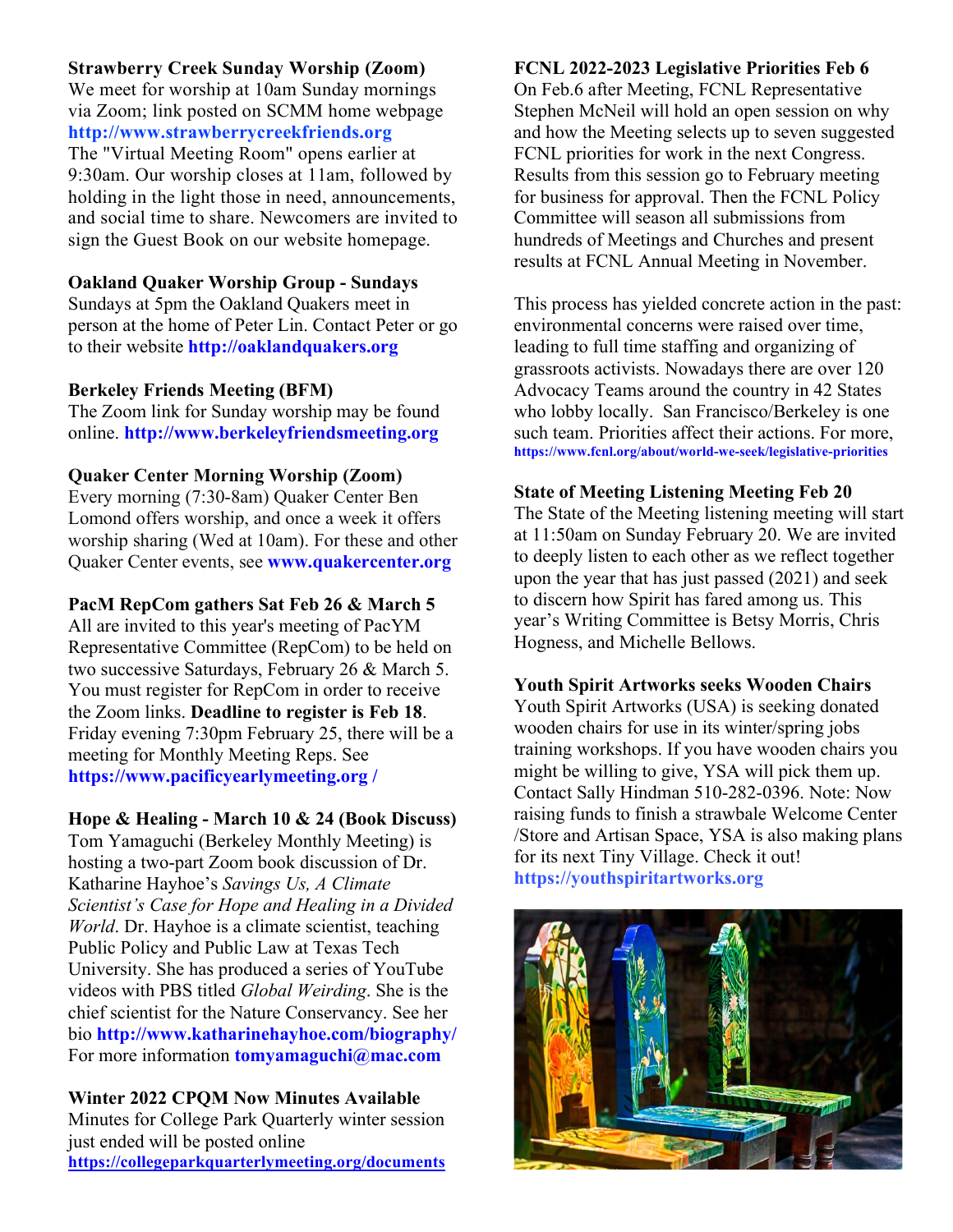*Please note that the complete draft minutes from the December 2021 Meeting for Business have been reprinted and may be found following this month's minutes below. Both minutes to be submitted for approval at the February Meeting for Business. Send questions/comments to Paul Jolly paulsjolly@gmail.com*

#### **Strawberry Creek Monthly Meeting Meeting for Worship on the Occasion of Business January 9, 2022 draft minutes** *For review and approval at February, 2022, Meeting for Business*

Meeting for Business opened at 11:50 a.m. with silent worship and was conducted via Zoom. Elizabeth Moses Strain clerked the meeting. 37 Friends were present.

Kathy Barnhart read the Care of the Meeting Committee's responses to the Advices and Queries on Harmony with Creation. It was suggested that we circulate these reflections more broadly among Friends.

The Clerk reviewed the agenda, which had been posted by Recording Clerk to groups.io on January 7, 2022.

The Recording Clerk read the minutes for the December, 2021, Meeting for Business. Friends recommended the following modifications:

- Berkeley's school system is Berkeley Unified School District, not Berkeley United School District.
- The calendar error Larry Strain pointed out was in an announcement on groups.io, not in newsletter.

After the reading of the December minutes by the Recording Clerk, Friends raised concern that what had been published online and in the newsletter was incomplete. At first the Recording Clerk believed that only a few sentences were missing, but it was revealed that an undefined portion of the written record was missing. The missing material was believed to have been caused by an electronic glitch. It was decided that the normal handling of "corrections to the Minutes" would be inadequate under the circumstances.

Versions of December 2021 Minutes previously published are missing the following italicized text:

Appreciation was expressed to the Finance Committee.

b Nominating Committee (James Hosley) brought the names of Phillipa Barron for Pacific Yearly Meeting (PacYM) representative and Ragni Larsen-Orta for PacYM observer. The nominations were approved.

James also urged Friends to volunteer for Facilities Committee, which will have additional needs when we re-open.

- $c$  Naming Committee (Paul Jolly) reported that no concerns were raised regarding the Nominating Committee recommendations. Returning to the Nominating Committee will be Patricia Dientsfrey, Josh Gallup, Laura Miller, and Mary White. New members nominated are Susan Black, Janet Piggins, Susan Strong, and Barbara Birch. Barbara Birch has agreed to co-clerk the committee. Beth Wrightson will join Barbara as co-clerk through March, if needed. The meeting approved the recommendation.
- d Care of the Meeting Committee (Stephen McNeil) encouraged the meeting to enthusiastically accept the membership of Chris Hogness, which we did. A welcoming committee of Andrea English, Nancy Wilkinson, Leonard Joy, Susan Burr, and Paul Jolly (convenor) was appointed.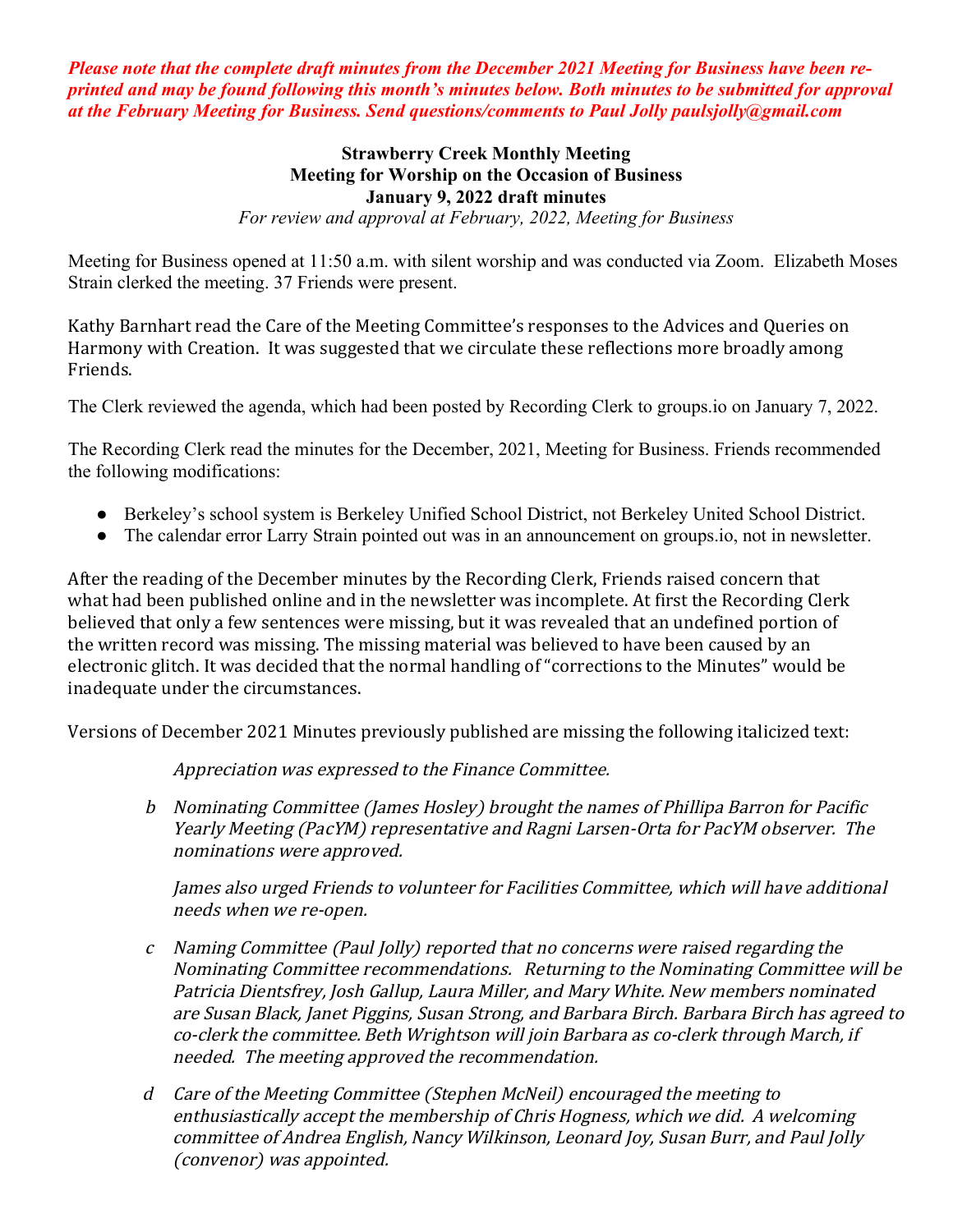The Meeting discerned that the December Minutes could not be approved without the omission being corrected. The December minutes will be recirculated via groups.io and the Meeting's newsletter, with the bulleted corrections above, and the missing text reinserted. Those minutes will be submitted for approval at the February business meeting.

**Query** - The clerk read the query: "We are reminded to consider how our work and decisions today support SCMM in becoming an actively anti-racist faith community."

## Correspondence and Clerk's Business

The Clerk shared that the listening session on the State of the Meeting will be the third First day in February. The Writing Committee is being composed. When that Committee is finalized, the Meeting will be informed via groups.io.

Old Business - Worship and Ministry (Judith Shumacher-Jennings) shared their current deliberations.

- 1. Given the unknown risks of an Omicron surge we will hold off on in-person meetings until more is known.
- 2. We clearly heard at M4B last month that some members feel strongly that meeting in person without having the capacity to hold blended meetings would split the meeting unacceptably into those who could meet in person and those who could only meet on Zoom.
- 3. A blended meeting at B-Tech would require a stable wifi connection. BUSD is not open to us using their Wi-Fi system. James Hosley is making progress on finding us a stable Wi-Fi connection.

The room presents problems for adequate fresh air intake. Using the heating system during M4W supplies adequate fresh air intake for the room. However, it creates a significant noise problem.

Instead of meeting ASHRAE requirements we might mask, use air purifiers and keep windows open for fresh air intake which exceeds county guidelines.

4. We could search for alternative meeting spaces to B-Tech.

**New Business -** There was no new business.

Reports - There were no reports.

**Query** - The Clerk invited us to contemplate the query: "How did our work today support us in becoming an actively anti-racist faith community?" Friends expressed appreciation for the invitation to see things to which they were blind. One Friend noted that the last time we had such a short agenda was immediately following the killing of George Floyd, and asked "what does a business meeting agenda look like for an actively anti-racist faith community?"

## Announcements

- Next Meeting for Business will be February 13, 2022, at 11:50 a.m.
- Power, Privilege and Race Subcommittee (Susan Burr). Vanessa Julye's 2021 Stephen G. Cary Lecture, "Radical Transformation: Long Overdue for the Religious Society of Friends", will be the focus of SCMM's adult ed session on January 30 at 11:50. Friends who wish to view the lecture beforehand can see it here, although you are welcome to participate if you have not seen the lecture beforehand. Friends are also welcome to invite people who are not Strawberry Creek attenders who may be interested in participating.

The Meeting closed with worship at 1:10 p.m. Respectfully submitted, Elizabeth Moses Strain, Clerk, Beth Wrightson, Alternate Clerk, Paul Jolly, Recording Clerk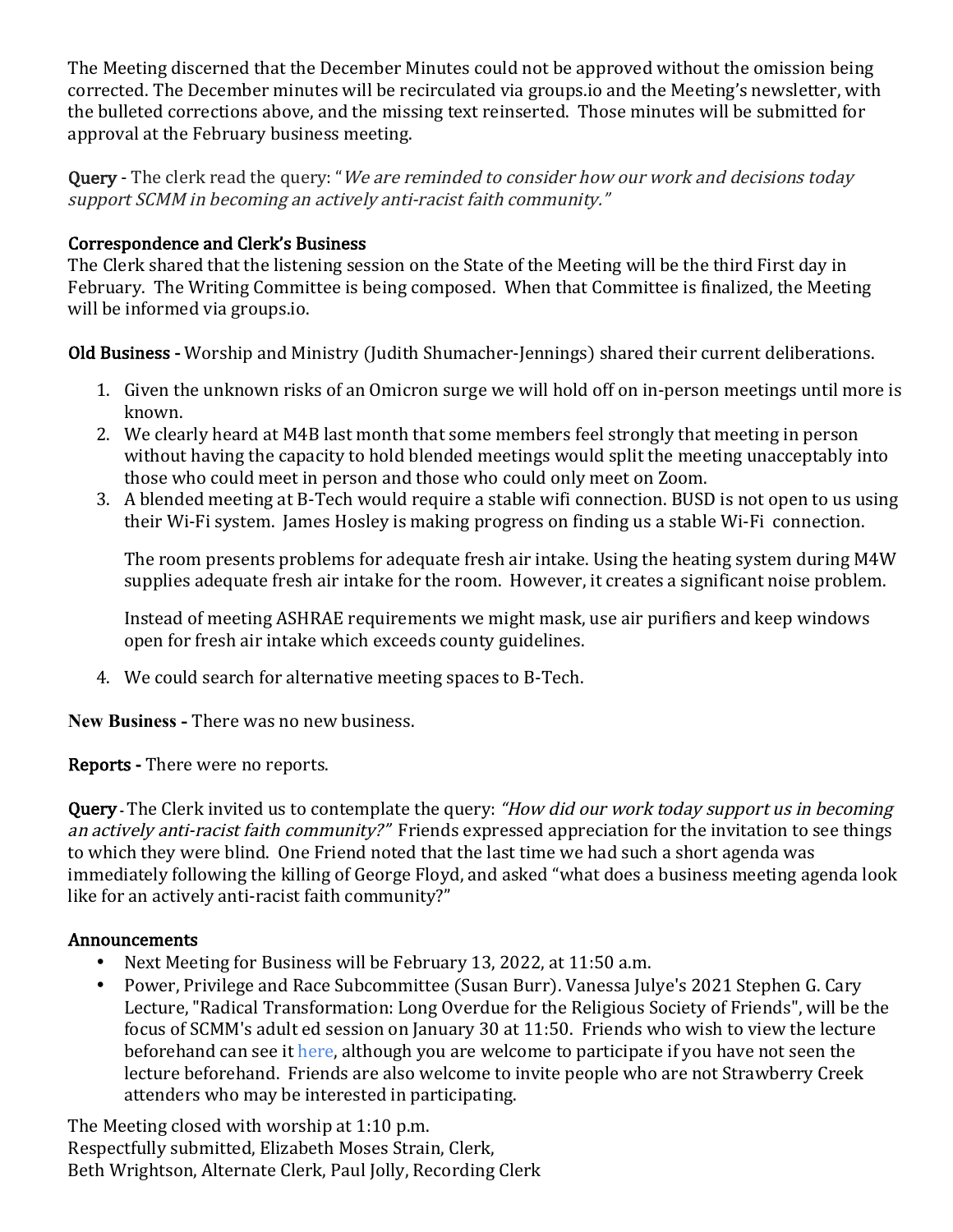#### **Strawberry Creek Monthly Meeting Meeting for Worship on the Occasion of Business December 12, 2021 draft minutes, complete** For review and approval at February 2022 Meeting for Business

## **Note: the section of the minutes which was omitted from the version previously circulated via groups.io and the newsletter are in italics below.**

Meeting for Business opened at 11:50 a.m. with silent worship and was conducted via Zoom. Elizabeth Moses Strain clerked the meeting. 34 Friends were present.

Sarah Hawthorne read the reflections of the Communications Committee about the Advices and Queries on Integrity and Personal Conduct.

The Clerk reviewed the agenda, which had been posted by Recording Clerk to groups.io on December 10, 2021

The Recording Clerk read the minutes for the November, 2021, Meeting for Business. The minutes were approved with the following modifications:

- Richard Leath is *co-clerk* of Finance Committee.
- In New Business: the acronym for Power, Privilege, and Race subcommittee was spelled out

## **Query**

The clerk read the query: "We are reminded to consider how our work and decisions today support SCMM in becoming an actively anti-racist faith community."

## **Correspondence and Clerk's Business**

The Clerk shared a thank you letter from Friends House Moscow Support Association. She also shared a request for transfer of membership from Lydia Bryans, for herself and her twelve year-old-son Lev Bryans. Lydia, her husband, and Lev have settled in the Downingtown Meeting of Philadelphia Yearly Meeting. Lydia's letter is being forwarded to Care of the Meeting Committee for its deliberation. Regarding Lev, one Friend noted that Strawberry Creek does not have membership by birth. Care of the Meeting Committee will discuss this with Lydia.

## **Old Business**

- a. Finance Committee (Lee Douglas) presented the changes to the budget for 2022 since its presentation in November. The refined budget was shared via Groups.io December 9th. Here are the changes:
	- i. Gifts to 19 organizations have been increased from \$150 to \$200.
	- ii. Power Privilege and Race Subcommittee has been broken out as its own line item.
	- iii.  $$170$  was added to the Worship and Ministry Committee's proposed expenses for audio equipment. There may be additional funds needed as we move to a hybrid format, which will be taken from the site contingency fund.
	- iv. Donations to Berkeley Technology Academy during Covid. Lee shared a section of a letter that Richard Leath received from the school's principal. The school serves students with both acute and chronic needs. The committee recommends contributions to B-Tech of \$1,500 each for 2020 and 2021, and \$100 honorarium for each year for Damond, custodian

The meeting approved the budget, and those allocations for B-Tech. Appreciation was expressed to the Finance Committee.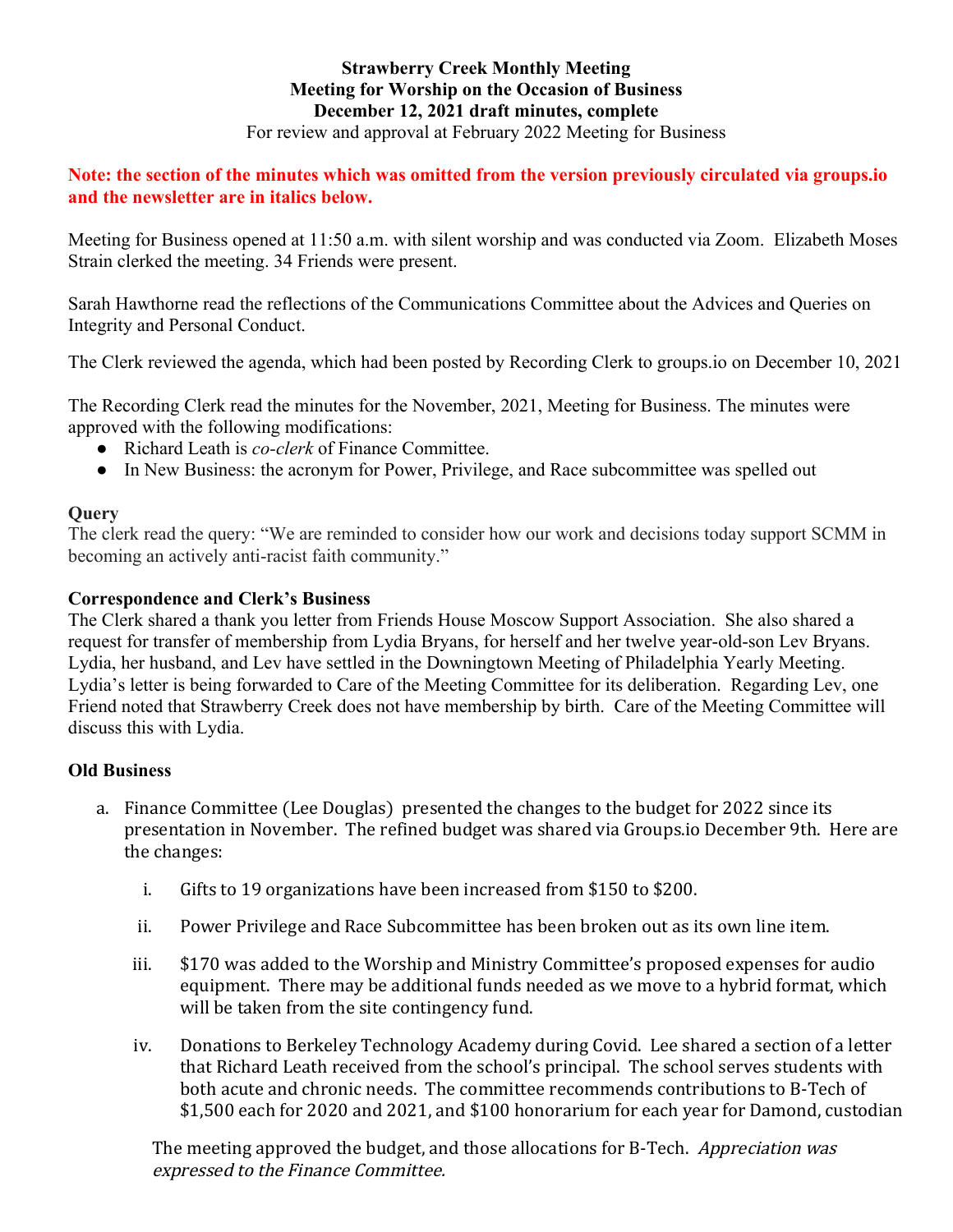- b. Nominating Committee (James Hosley) brought the names of Phillipa Barron for Pacific Yearly Meeting (PacYM) representative and Ragni Larsen-Orta for PacYM observer. The nominations were approved. James also urged Friends to volunteer for Facilities Committee, which will have additional needs when we re-open.
- c. Naming Committee (Paul Jolly) reported that no concerns were raised regarding the nominating committee recommendations. Returning to the Nominating Committee will be Patricia Dientsfrey, Josh Gallup, Laura Miller, and Mary White. New members nominated are Susan Black, Janet Piggins, Susan Strong, and Barbara Birch. Barbara Birch has agreed to co-clerk the committee. Beth Wrightson will join Barbara as co-clerk through March, if needed. The meeting approved the recommendation.
- d. Care of the Meeting Committee (Stephen McNeil) encouraged the meeting to enthusiastically accept the membership of Chris Hogness, which we did. A welcoming committee of Andrea English, Nancy Wilkinson, Leonard Joy, Susan Burr, and Paul Jolly (convenor) was appointed.

## **New Business**

Worship and Ministry (Judith Shumacher-Jennings) circulated a Proposal for Meeting Reopening, via groups.io December 10th. These concerns were voiced:

- a. Admitting people on a "First come first serve" basis could be problematic. When weather is inhospitable, people who are excluded from the space would not have time to get back home for Zoom meeting. What about having an online sign up sheet instead? This would also be useful for contacting people in the event of an outbreak/exposure.
- b. Division of meeting between Zoom and in-person participants could divide us into two camps, one more cautious and the other more willing/able to take risks.
- c. On the Sundays when proof of vaccination is required, what about boosters?
- d. Is "no masks required outdoors" still viable with the Omicron variant at large?
- e. There was discussion of different options for air filtration, open and closed doors, open and closed windows, and Berkeley Unified School District's air quality standards' alignment with the CDC's recommendations.

The Worship and Ministry Committee was asked to continue its discernment.

## Reports

FCNL Representative (Stephen McNeil) reported on FCNL Annual Meeting. He also sent a written report via groups.io today (December 12).

# **Query**

The Clerk invited us to contemplate the query: "How did our work today support us in becoming an actively anti-racist faith community?" Appreciation was expressed for the opportunity to know more about B-Tech from the Finance Committee's presentation.

## Announcements

- Next Meeting for Business will be January 9th, 2022, at 11:50 a.m.
- Avotja Jiltonilro invited people who wish to support the people in the mountains of Puerto Rico to contact her. Her contact information is in the directory.
- Larry Strain announced a session December 19th at 11:50 a.m. on the climate crisis. It was incorrectly listed in the Newsletter as taking place in January.

The Meeting closed with worship at 2:00 p.m.

Respectfully submitted, Elizabeth Moses Strain, Clerk, Beth Wrightson, Alternate Clerk Paul Jolly, Recording Clerk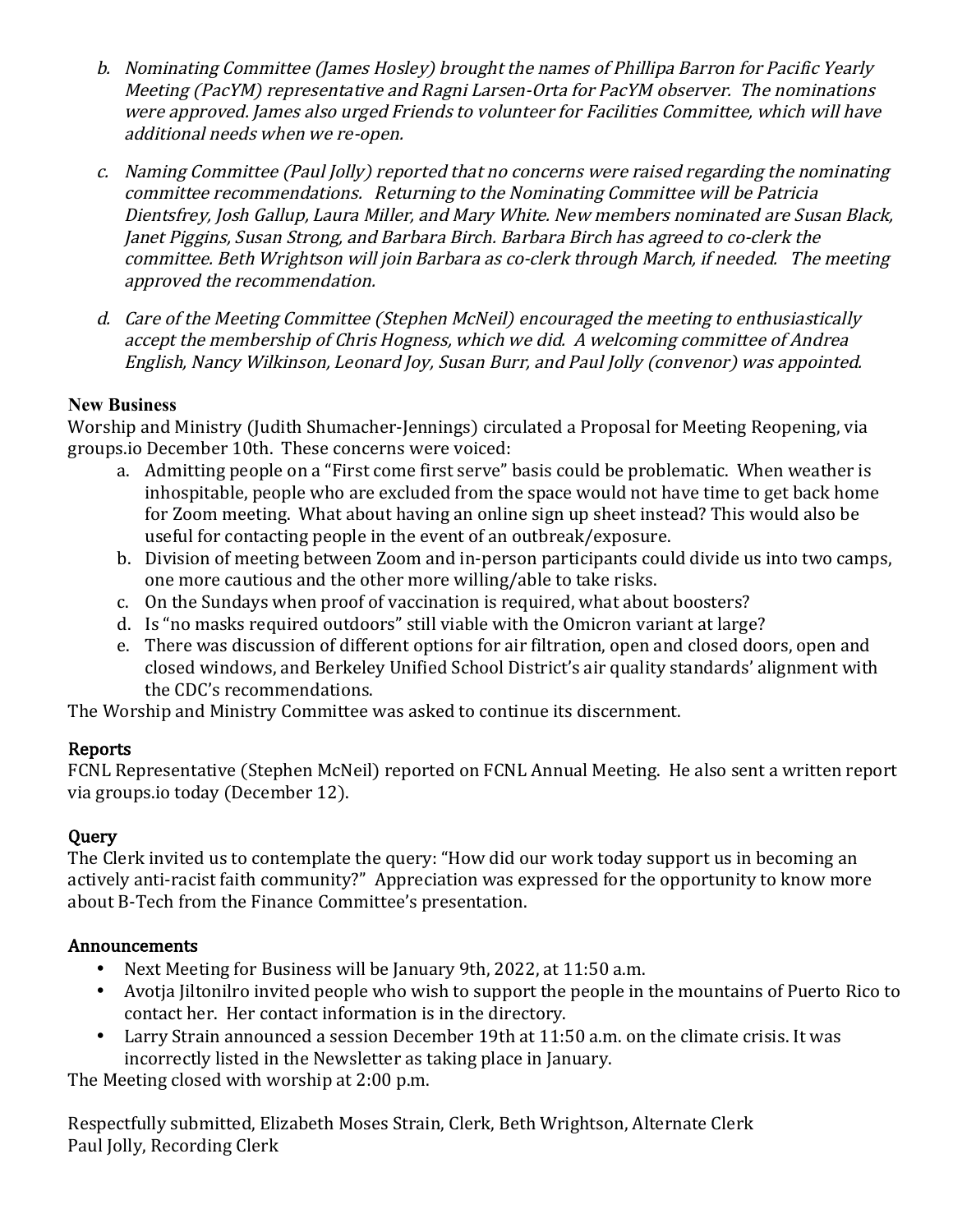

## *Reflections from Care of Meeting Committee* **Advices & Queries on Harmony with Creation**

Many of us on Care of Meeting Committee were struck by how dated the advices and queries on Harmony with Creation seem. They were written over 20 years ago and since then, we, and people all around the world, have experienced first-hand the effects of the climate crisis: extremes of heat and cold, fires, droughts and floods. When this version of Faith and Practice was written originally in 2001, many of us were not aware that the climate crisis had already arrived.

But while we might feel overwhelmed and fearful at times, as individuals we often are able to revel in nature, to be buoyed and comforted by it. The gratitude we feel for the beauty of earth and its gifts motivates us to protect it, to care for it, and to make the changes necessary to do that. Increasingly we are aware of being within Creation, a piece of the whole, rather than outside of it or even with it.

There is an emphasis on individual actions in this set of advices and queries, lacking mention of our role, especially as Americans, in creating climate crisis. Also, we are aware of the larger role of legislators, banks, policy-makers, corporations (and others) in maintaining systems that keep it in place.

We take many individual actions, such as walking instead of driving, limiting possessions, recycling, using cloth bags, and trying to reduce our carbon footprint. But we can get stuck concentrating on individual acts. Though they are important, how much are they just stalling for time since the next 10 years are crucial for major changes? As is the case with our efforts to uproot and dismantle racism, we need to press for systemic changes.

While life on earth will continue in some form regardless, OUR way of life is not sustainable. We need to address consumption as a root cause. Quakers have something to offer here, with our testimonies on peace, community, equality, integrity and simplicity. We could do more in our communities to bring this awareness to others.

Corporate capitalism views people and land as potential for profit and wealth. We have benefitted from this perspective and live in abundance. But the earth and people become devalued in this process; one Friend mentioned that a quarter of Blacks and Hispanics in the U.S live within three miles of a superfund site. We are called to work for environmental justice.

Strawberry Creek Meeting has been concerned with Earthcare for many years. We have a testimony on it (2010) and we have a minute on climate change (2014). Where are we as a community in implementing these concerns?

We recently had an adult ed session on the climate crisis that explored amplifying personal action and making our corporate voice heard. It's easy to feel overwhelmed, but it's important to act and also to examine Earthcare through the lens of racism. Earlier in 2021, reading "Braiding Sweetgrass" deepened our understanding of Harmony with Creation.

Several Friends suggested alternate, or supplemental queries, to those offered in Faith and Practice. Among them are:

- What are we as Quakers doing to encourage/urge systemic changes to create a just and sustainable world, both on a local and larger level?
- How might my actions be inspired by a sense of belonging to Creation?
- To what extent is my inaction (or action) fueled by fear?
- Do I trust Spirit to sustain me in the face of revelations of harms and challenges?
- Am I open to joy in working with others on behalf of Creation?

Let us continue to experiment with the radical, transforming power of love and recognize all of creation as a gift none of us "earned." Let us remember the lessons of the earth and let nature be our teacher. We want to move beyond individual actions, which are still important, to actions that impact the policies, laws and organizations that keep us from living more deeply within Creation. We want to leave an earth restored and healthy for future generations. Let us discern, with Spirit's guidance, our next steps.